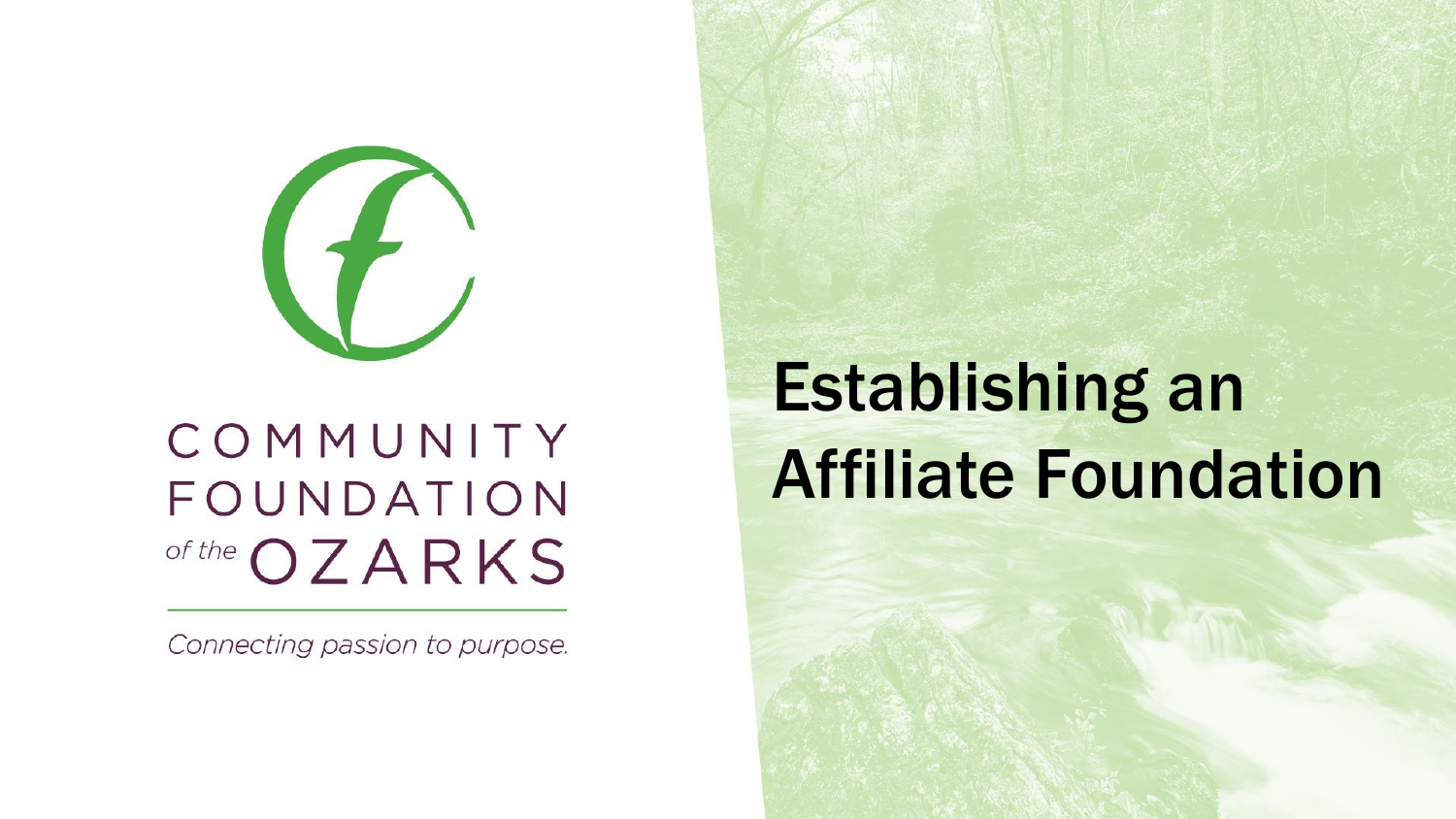COMMUNITY FOUNDATION of the OZARKS

**Our Mission Community Foundation of the Ozarks** works to enhance the quality of life for our citizens now and for future generations by:

- building community endowments
- meeting needs through grant making
- providing leadership
- and promoting collaboration on community issues.

A Community Foundation is about creating long -term sustainable funding for your communities.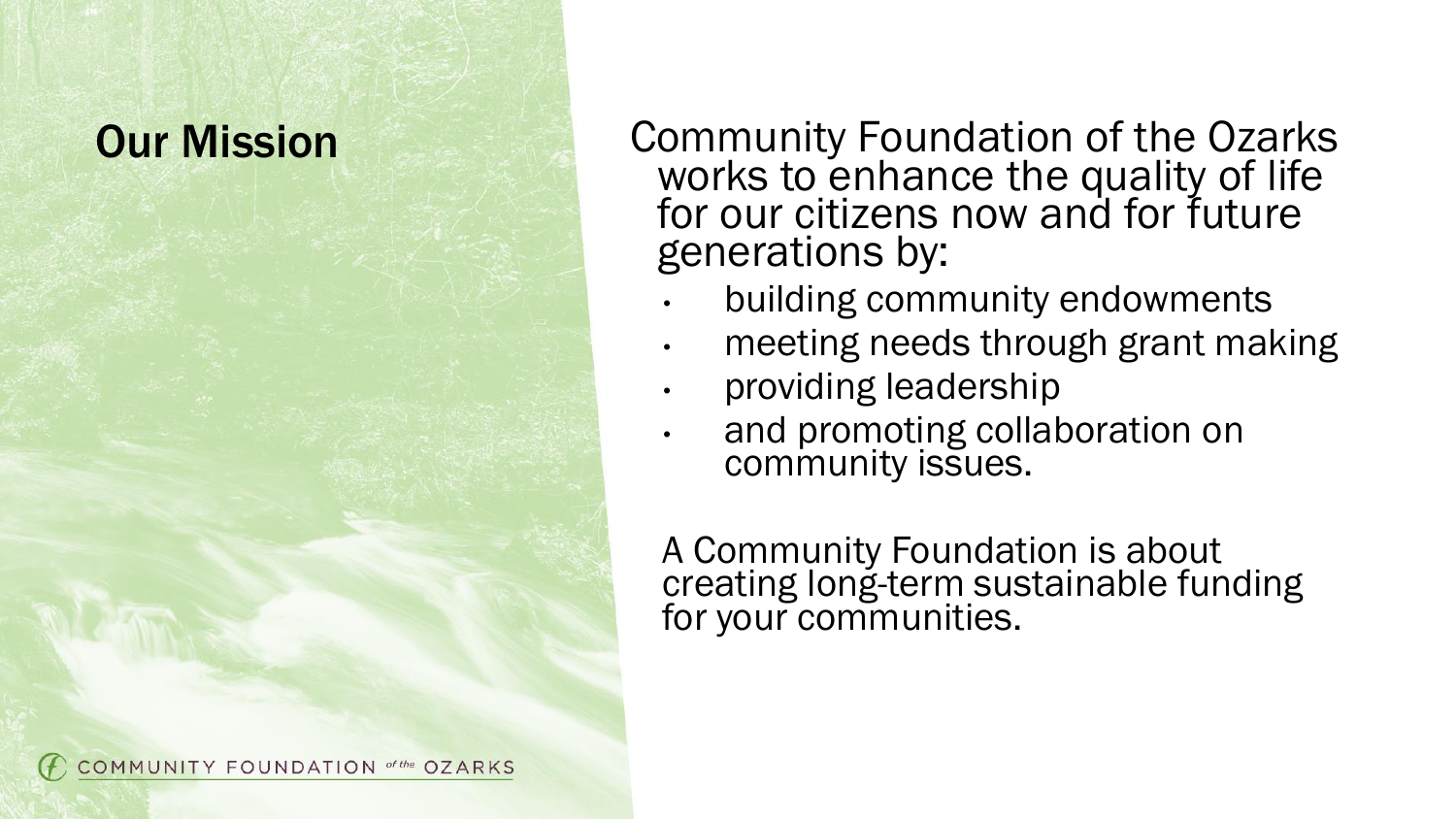## What is a Community Foundation?

- We impact all areas of a community work with local leaders to identify and fulfill local needs.
- We help donors achieve their philanthropic goals through professional management and investment of charitable funds.
- We work with nonprofit organizations to help them fulfill their missions through fund administration, grantmaking and learning opportunities.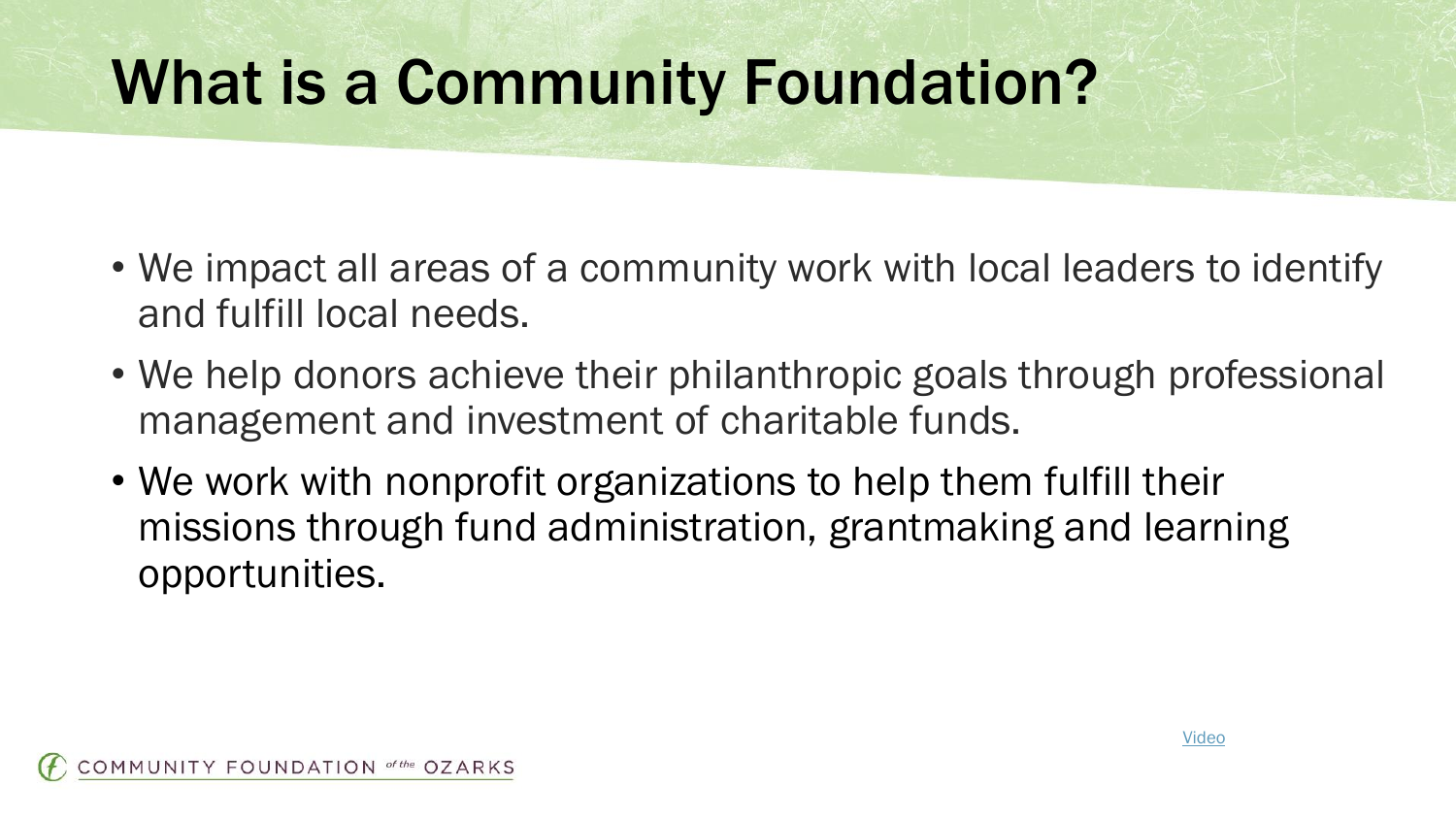## What is a Community Foundation?

- A Community Foundation is a tax-exempt public charity that enables people to establish charitable funds. When a donor makes a donation, they are donating to a nonprofit. NVCCF shares CFO's nonprofit status.
- Grants will be awarded from your community foundation funds to support local nonprofits, schools, churches and government entities. If a donor opens a fund, they will have flexibility as to how/when to grant and how to invest the fund.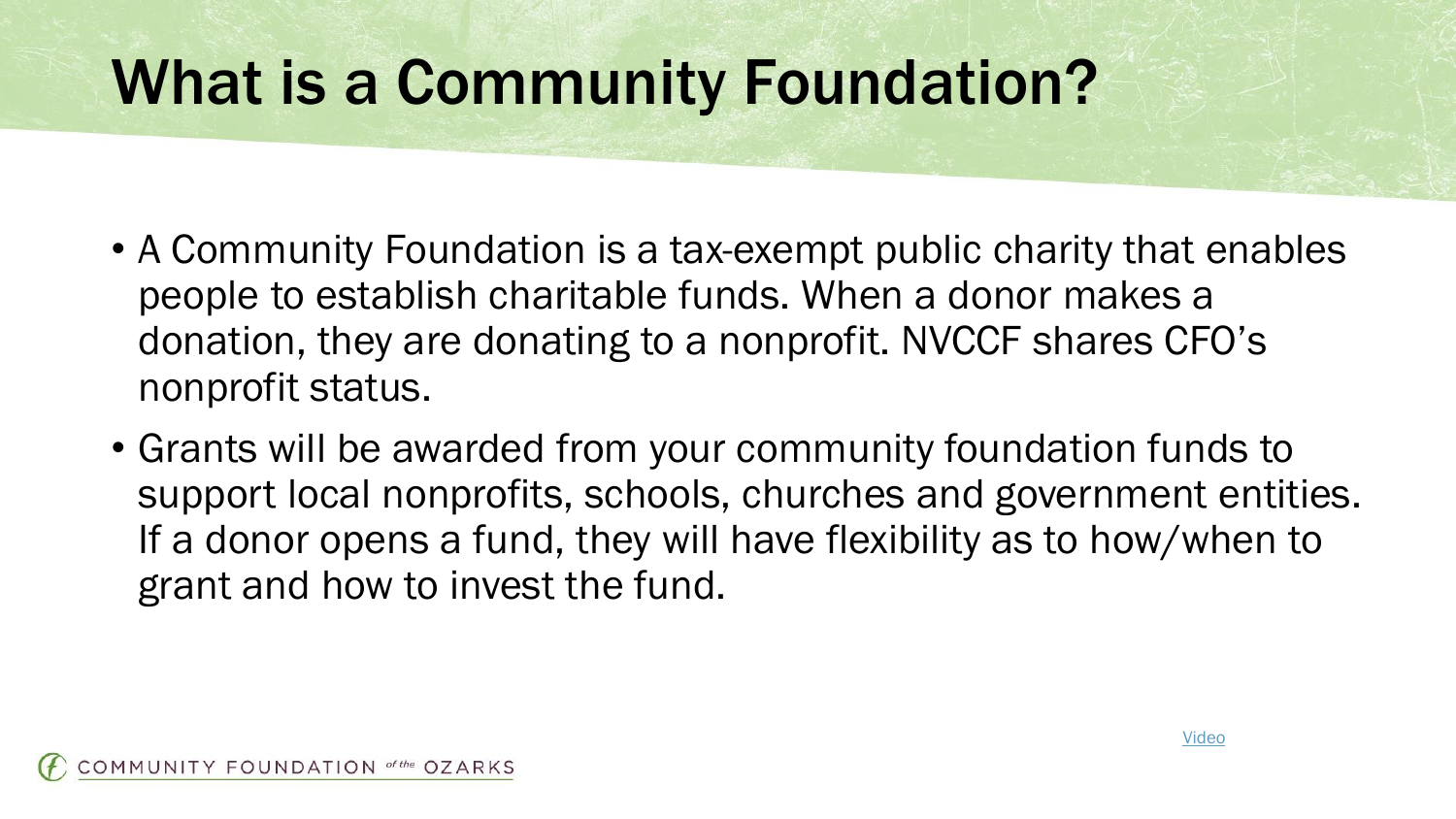## What is a Community Foundation?

- The idea is simple: Anyone may use the Community Foundation to give something back to their community.
- Assets donated create one of several types of funds to support charitable goals and are tax-deductible.
- Community Foundation provides tools and resources to facilitate giving.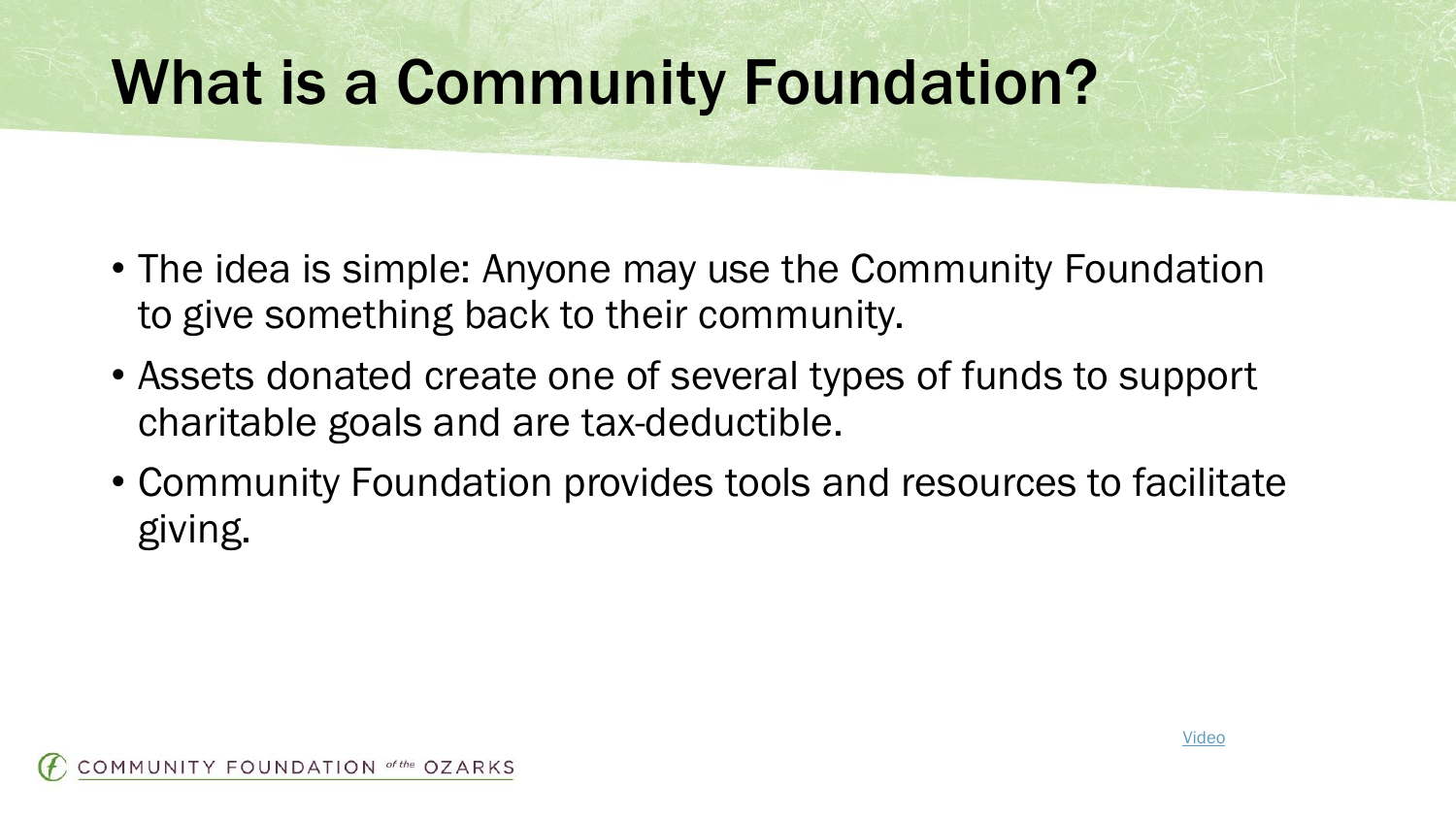### What is An Affiliate Foundation?

- Community Foundation with a local presence
- Decisions are made by a Volunteer Governance Board
- Collaborates with their local community
- The Community Foundation of the Ozarks provides investment management, training, and back-office support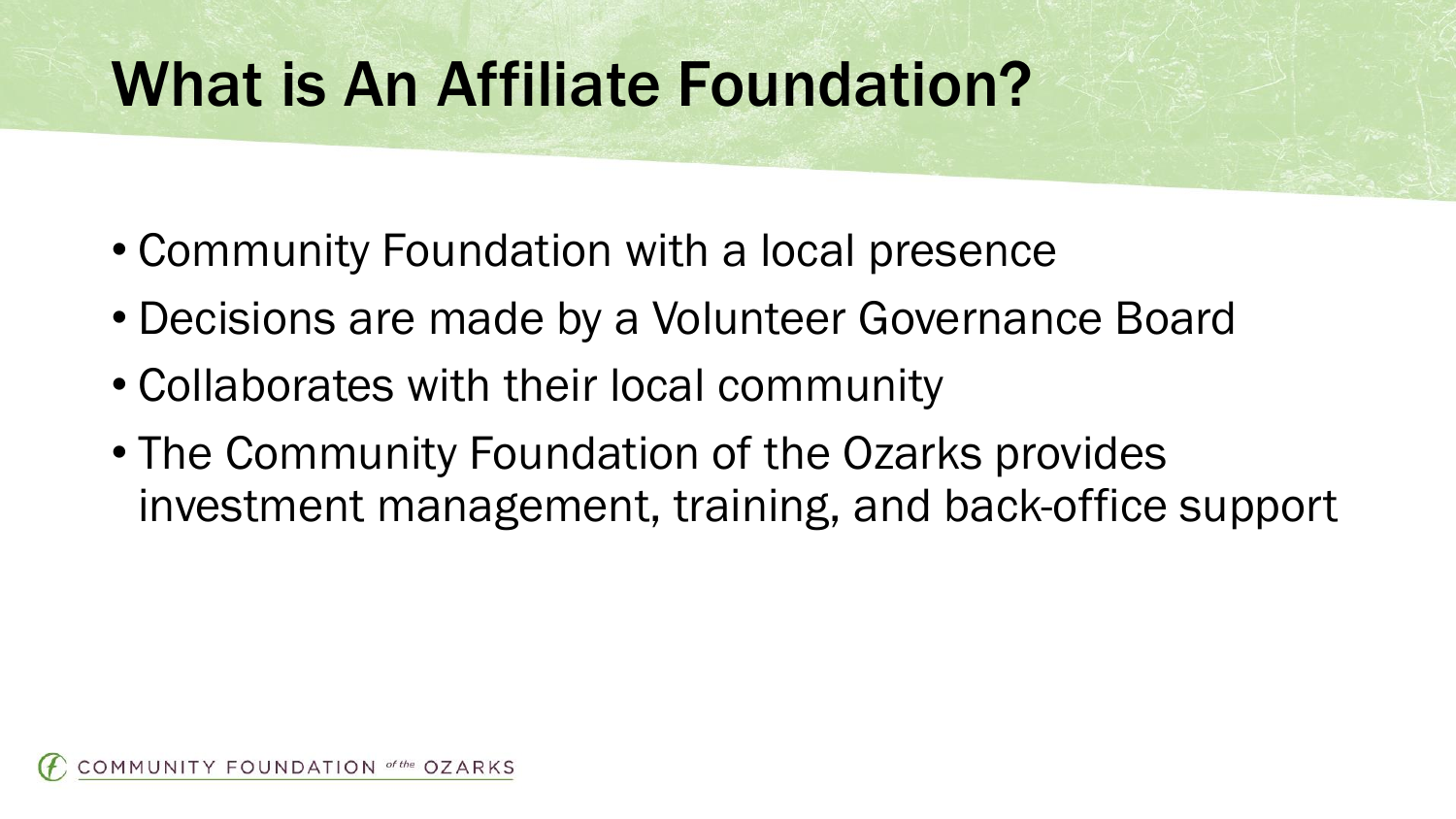# How does a community establish an affiliate foundation?

Step 1. Host a community meeting to gauge interest and educate community members on the benefits of having a local affiliate.

Step 2. Sign a Memorandum of Agreement with the CFO outlining the requirements for becoming an affiliate foundation.

Step 3. Assemble a local board of nine to 11 people that will guide the affiliate foundation.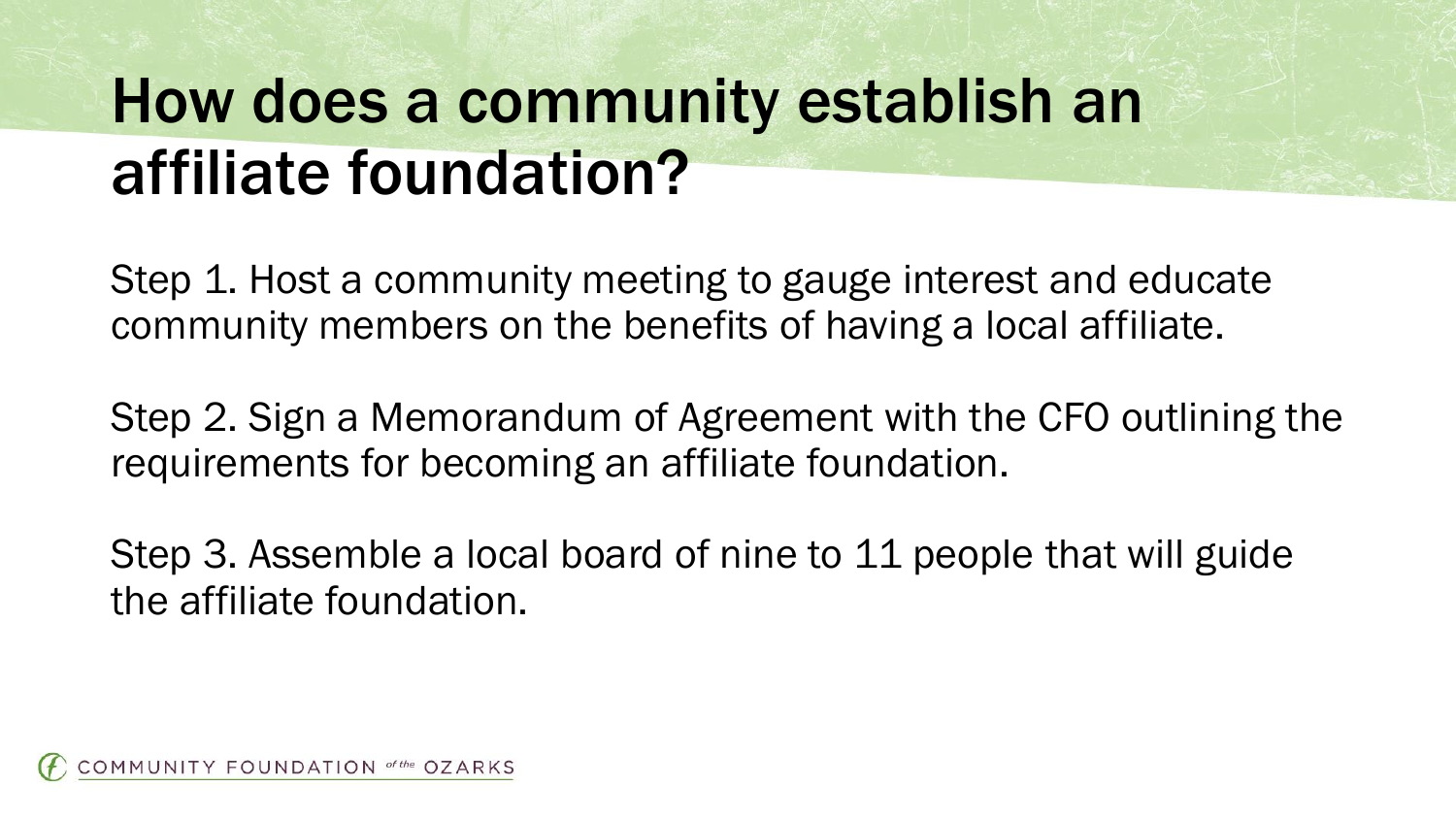# How does a community establish an affiliate foundation?

Step 4. Raise \$30,000 to create an unrestricted community grantmaking fund.

Step 5. Create bylaws to govern the board of your local affiliate foundation.

Once you have signed the Memorandum of Agreement, your community has 18 months to raise funds and establish an organizational structure with guidance from CFO staff.